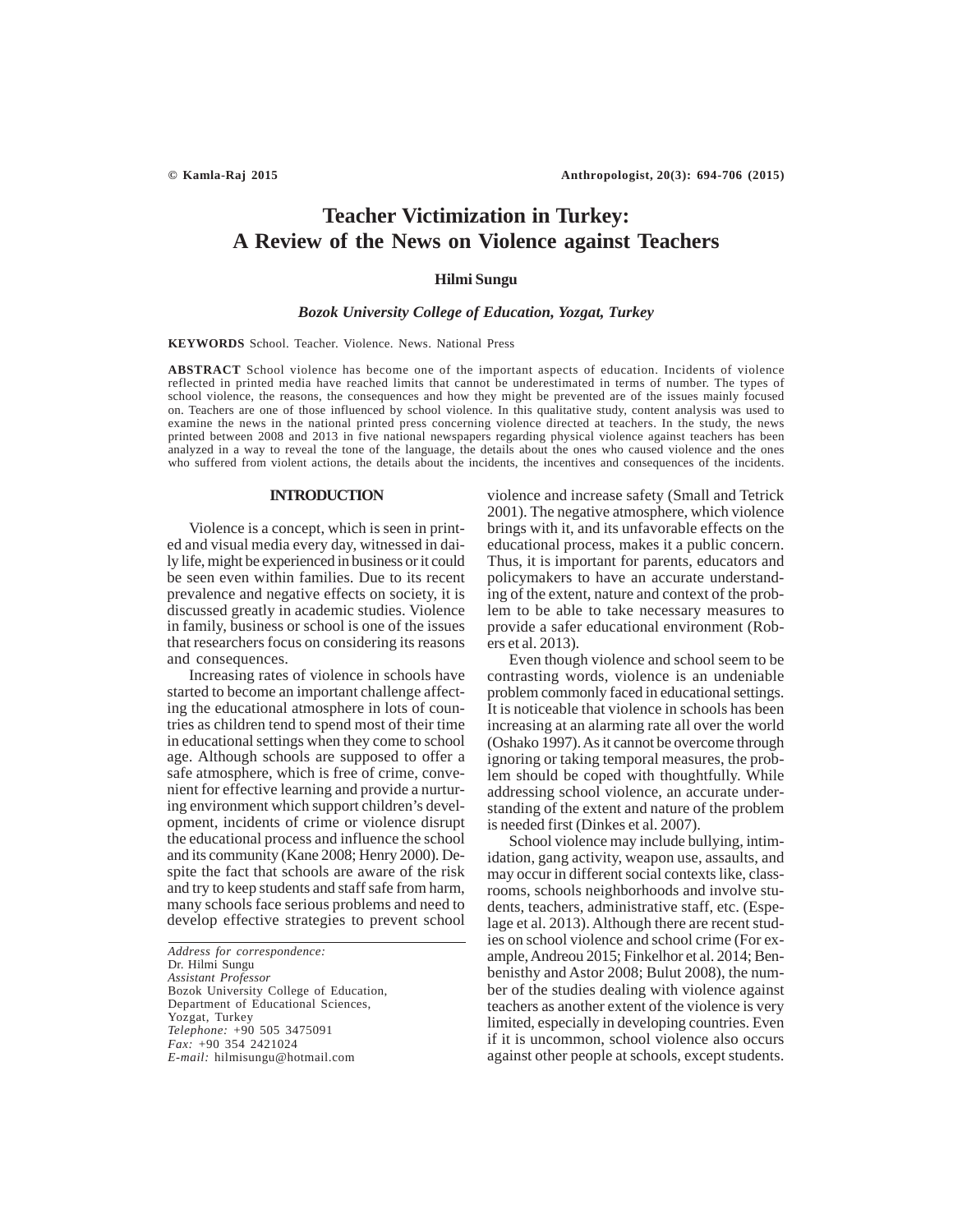The people working at schools like teachers, administrators and other staff are at risk of being victimized as well (Robers et al. 2010). Teacher victimization has been understudied and has received limited attention by media and formal authorities (Espeleage et al. 2013). American Psychological Association (APA) emphasized that despite the severity of the problem, there is not much known about factors leading to teacher victimization and further research is needed to better understand the particulars of teacher victimization (APA 2014). Thus, this study aims to contribute to the issue by dealing with one of the common types of school violence —violence directed at teachers— and explaining the extent and nature of the teacher victimization problem.

In addition to the physical influences, psychological and financial effects of violence against teachers too must be taken into consideration. Such type of victimization is probable to influence the educational atmosphere and efficiency of the staff negatively and might lead to higher rates of burnout, turnover or early retirement of educational staff (Crews et al. 2008). APA (2015) reckoned the annual cost of teacher victimization to teachers, parents and other taxpayers to be more than \$2 billion and mentioned a longer cascade for the cost of the teacher victimization in the form of lost wages, lost days of work, lost instructional time, costs of medical and psychological care due to threats and assaults, costs caused from the training and replacement of teachers who leave the profession earlier than expected and so forth.

The statistics from various countries concerning the issue also show how critical the issue is, not only for the developed countries but also for the developing and underdeveloped ones. Even if it is a global problem faced by educational settings, it is surprising that developed countries monitor the problem and prepare reports on the issue while the others tend to neglect it. In this part of the study, sample statistics attained from related literature are referred to. Firstly, one of the countries that keep relatively regular and comprehensive records on the issue is United States of America. However, the officials even from the USA point out that providing a comprehensive overview of the state of school violence is difficult since there is not a standard set of indicators that exist to describe school violence and the indicators that are available have limitations (Small and Tetrick 2001). Yu (2003) also

noted a similar difficulty, stating that making comparisons between findings of the studies in the form of reports, portrayed a mixed picture of school safety, and there was no consensus on the definition of school violence.

## **Research on Teacher Victimization**

In general, the reasons for the increase in the rate of violence at schools are generally associated with personal factors. According to APA (2015) and Espelage et al. (2011), situations which can trigger rage and cause school violence as a result might be—a break-up with the boy/girlfriend, the death or suicide of a family member, friend or classmate, the arrest of a family member, parents' separation, public or peer humiliation, prejudice (for example, racism, homophobia, bigotry), physical factors (for example, hunger, allergies, sleep deprivation), being exposed to violence or bullying, being abused (physical, sexual, psychological), academic stress, strained teacher-student relationship, peer isolation and so forth. When the factors that cause the increase in the rate of violence directed against teachers are considered, similar personal motives might be assumed as the precipitators of violent acts. Additionally, factors related with an educational atmosphere are also associated with violence, such as, disorganized school structures, negative school climates and lack of administrative and collegial social supports (Espeleage et al. 2013). Furthermore, Chen and Astor (2009) assert that being punished by a teacher, fighting for his/her friend to express support for him/her, a teacher's unfair treatment, disagreement with teachers, being provoked by teachers, a teacher's unreasonable academic requests, being upset at teachers are few of the major reasons for students engaging in violent behaviors.

Despite being limited, there is some information regarding the statistics on teacher victimization from various countries. In the study carried out by Reddy et al. (2013), a comprehensive literature search on worldwide studies including empirical findings related to teacher victimization in schools was done. As a result of the literature search, the studies reviewed keywords like teacher stress, violence, school, teacher victimization, teacher wellbeing, teacher effectiveness, survey, school climate, delinquency and school disorder in two databases (ERIC and PsycINFO) and a search engine (Google Scholar) from 1998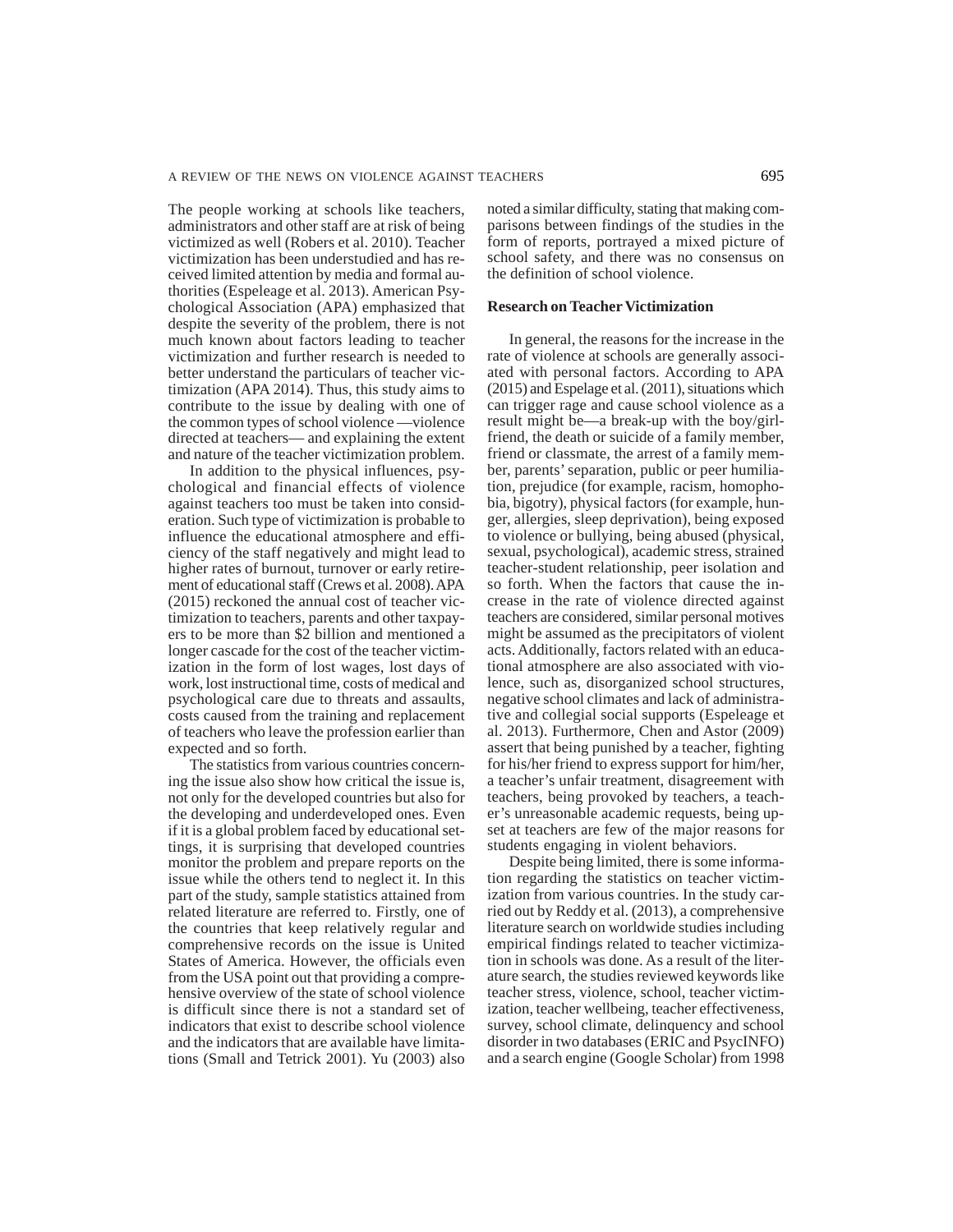to 2013. Totally 21 studies published in 20 journals were found. Nine of these studies were conducted in the USA and remaining 12 studies were conducted in Belgium, Canada, Israel, Luxembourg, the Netherlands, Slovakia, Spain, Taiwan and Turkey.

As one of the countries realizing the seriousness of the problem and doing a number of noticeable studies on the issue, USA brought the problem of school crime to national attention in the 1970s through the efforts of the Bayh Committee (U.S. Congress, 1975, 1976, 1977). The Office of Juvenile Justice and Delinquency Prevention (OJJDP) was asked to explore ways of reducing problems of violence and vandalism in the schools. According to the report supported by OJJDP over 35,000 students and 7,000 teachers suffered from student and teacher victimization in a year (Grant and Capell 1983). Moreover, in the gallop poll by Phi Delta Kappa on the public's attitudes toward public schools, violence in the schools and ways of dealing with disruptive students were the biggest problems faced by schools (Elam and Lowell 1995). Moreover, Small and Tetrick (2001) stated that each year from 1994 to 1998, teachers from public and private school reported an average of 133,700 violent and 217,400 thefts as crimes committed against them. A similar rate of violent crimes is reported in the study by Kaufman et al. (2000). Kaufman et al. (2000) found from the reports that over the 5-year-period from 1994-1998 teachers were victims of 668,000 violent crimes (like sexual assault, robbery, aggravated or simple assault) and 1,087,000 thefts. That is, between these years, on an average 351,000 non-fatal crimes or 83 crimes per 1000 teachers per year were committed against them. According to the reports prepared during different periods, the percentage of violent behaviors seemed to decline in time. While the rate of the teachers who were threatened with injury by students in 1993-1994 was twelve percent, the rate decreased to nine percent in 1999-2000 and to seven percent in 2007- 2008. Dissimilarly, the percentage of the teachers who were physically attacked by students was four percent and the rate was not measurably different between 1993-2008 (Robers et al. 2013; Robers et al. 2010; Dinkes et al. 2007).

Similarly, we see that in Europe few studies have been conducted on violence against teachers. According to a report prepared in 1997, in France physical violence against teachers was

seen as a kind of trial of strength or an attempt of physical domination (Kane 2008). In another study by Fuchs et al. (1996) carried out in Germany, it was stated that verbal threats were more common compared to the rate of physical violence. Similarly, based on their national survey Steffgen and Ewen (2007) pointed out that 23.9 percent of the teachers were the victims of verbal attacks while four percent were victims of physical assault. In the small-scale survey carried out in England by Martin et al. (2008), it was found that 68.3 percent of the teachers experience a form of physical violence sometime in their career in the form of, being bitten, being pushed or having some objects thrown at them. Moreover, Furniss (2000) restated that teacher victimization was not as common as student victimization, but assaults on teachers were often reported to the police. Furthermore, in Portugal the results of a large-scale study showed that eighteen percent of teachers suffered from physical or psychological violence within or near the school and eight percent said that their performance was badly affected by such incidents (DECO 2006).

Even though in Eastern culture teachers are highly respected, incidents of verbal, psychological and physical assaults against teachers exist. For instance, a study reported that 65.5 percent teachers in Taiwan's junior high schools have been verbally assaulted by their students (Chen 1999). Moreover, in another survey carried out by Chen and Astor (2009), 30.1 percent of Taiwanese students who participated in the survey replied that they were involved in at least one aggressive act against their schoolteachers. Obediat (1997) specified that teacher victimization was the least common type of violence. Yet, he reported that students' aggressive behaviors, such as assaulting teachers had increased in Jordan compared to the previous years. A corresponding study from Malaysia indicated that fighting with teachers and other school staff was the most frequent form of violence in Malaysia (Ahmad and Salleh 1997). In another finding from a study carried out in Ethiopian schools, sixtytwo percent of the students who participated in the study responded that they have witnessed violent acts against their teachers or headmasters (Terefe and Mengitsu 1997).

When it comes to statistics from Turkey, there is no regular formal data on this issue. Even on school violence, in general, we see the first for-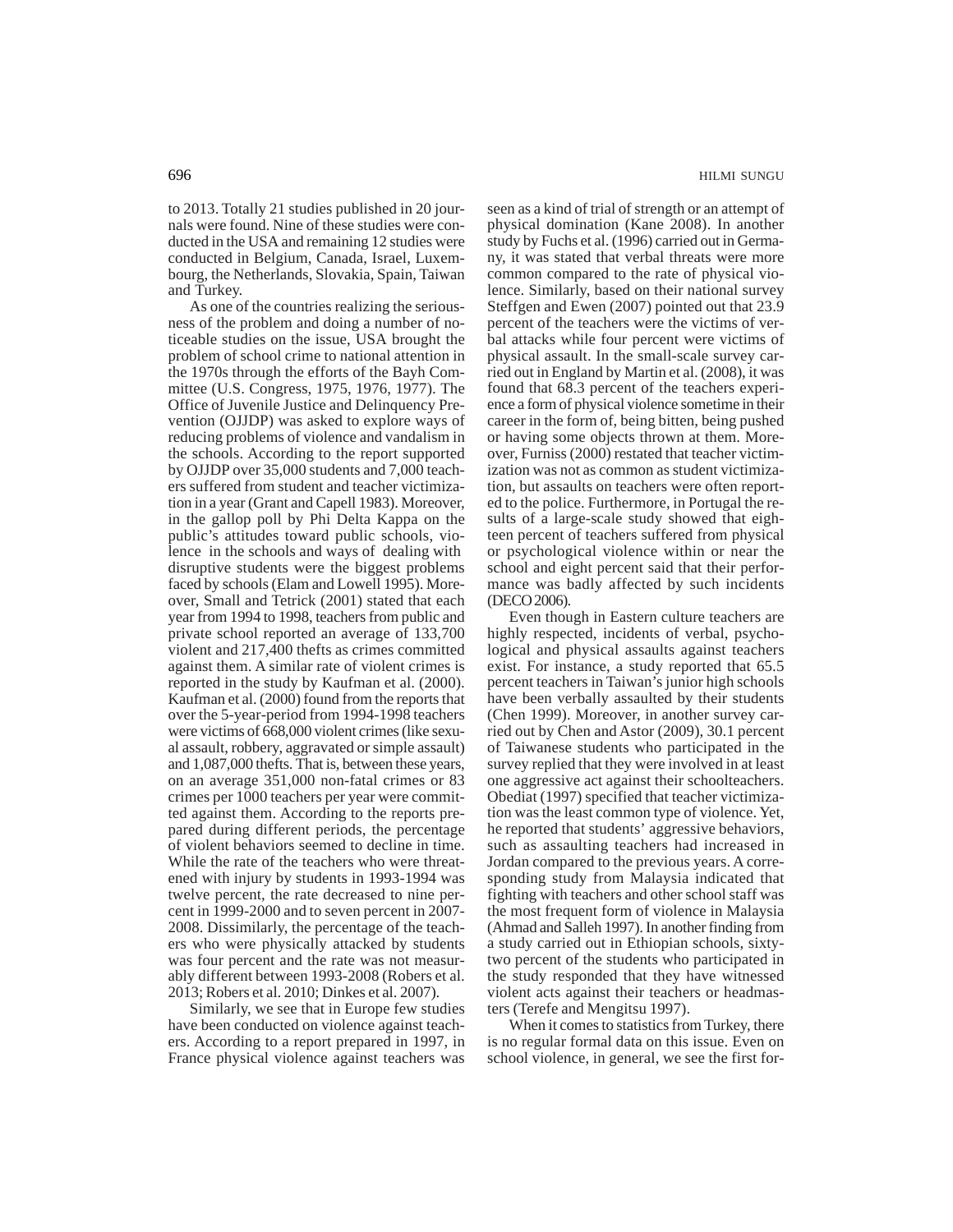mal statistics only in 2006. Beginning April 2006, violent actions at schools have regularly been observed by the Ministry of National Education within the framework of Preventing and Reducing Violence in Educational Environment Strategy and Action Plan (2006-2011). Such incidents have been recorded in a formal database by school managements. Apart from the formal statements, there are lots of outstanding studies on violent actions at schools. Some of these studies depict the occasions wherein students experience violence (example, EARGED 2008); some analyze students' perceptions concerning violence (for example, Gozutok et al. 2006; Ogulmus 1996) and some give information about the effects of school violence (for example, Cinkir 2006). However, the studies revealing the existing state of violence directed at teachers appear to be rare. As the first example from a nationwide study, 56.3 percent of the respondent teachers stated that they had been insulted; 20.3 percent stated that they had been threatened or assaulted physically and 15.74 percent were seriously wounded by these assaults, generally by the students (Egitim Sen 2006). In another study by Ozdemir (2012), it was found that teachers often experienced emotional (24.1%), followed by verbal (14.7%), physical (6.3%) and sexual (4.6%) violence.

### **METHODOLOGY**

In this study, content analysis was used to examine the news in the national printed press concerning violence directed at teachers. Content analysis is a widely used qualitative research technique and it defines the process of summarizing and reporting the examined data (Mayring 2004). The objects of the analysis can be all sorts of recorded or written data as transcripts of interviews, discourses, videotapes and similar documents (Mayring 2000). It shows conventional, directed, or summative approaches. The main goal of all the three approaches is to interpret meaning from the content of text data (Hsieh and Shannon 2005). Anderson and Arsenault (1998) state that counting concepts, words or occurrences might be used as a simple way of interpreting the data in the analysis. Moreover, Krippendorff (1980) indicates the points to be considered while interpreting the document. According to Krippendorff (1980), answers to the following six questions must be sought during analysis:

- 1. Which data is analyzed?
- 2. How is it defined?
- 3. What is the population from which the data is drawn?
- 4. What is the context relative to which the data is analyzed?
- 5. What are the boundaries of the analysis?
- 6. What is the target of the inferences?

In the content analysis there are four stages consecutively. These phases include, processing the data gathered from the documents, encoding the data, finding out the themes and organizing codes and themes, identifying findings and interpreting them (Yildirim and Simsek 2006). In the study the collected data was encoded based on the defined criteria and themes were formed accordingly. Then, the data was organized and grouped according to the themes, after which the data was presented quantitatively and interpreted as the final stage.

## **The Criteria for Selecting the Samples**

In this study, the data was gathered through analyzing national newspapers in Turkey. Within the scope of the study, the news reporting physical assaults against teachers were analyzed. The news published through five years in the newspapers, selected on the defined criteria, was scanned. The sample newspapers used in the study comprised of five national newspapers (Cumhuriyet, Haberturk, Hurriyet, Sabah and Zaman). The news published between  $1<sup>st</sup>$  September (the start date of the academic year), 2008 and 31st August 2013 (the end date of the academic year) regarding violence at schools against teachers were looked at. When defining the newspapers for the sample, the criterion for the defined ones were:

- The newspaper should be published and sold nationwide
- Should be referenced in terms of news since they have the opportunity to reach large mass
- Have internet access
- Should be owned by different publishing groups.

Based on the above-defined criterion, five national newspapers with high sales rates were selected for the sample.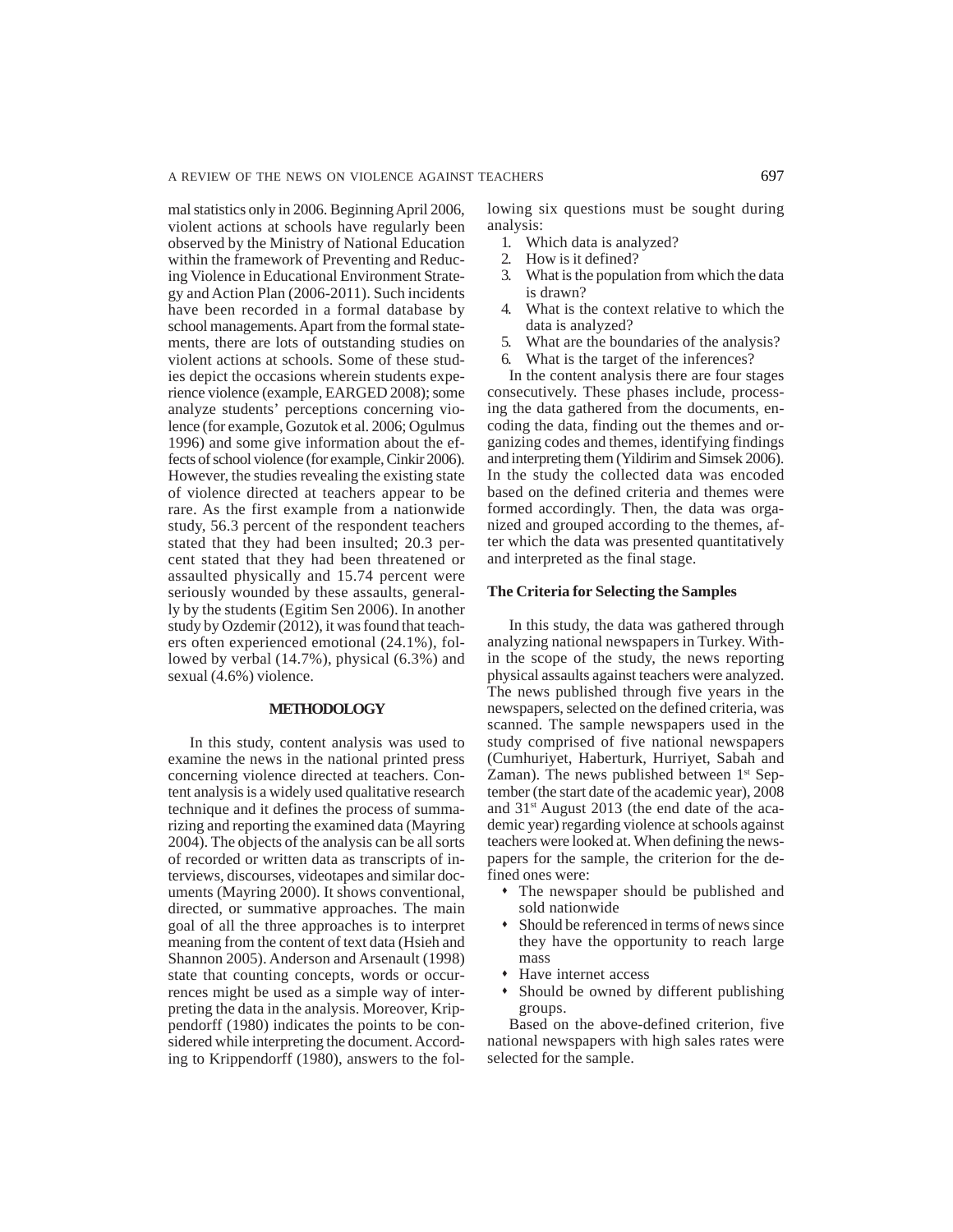The news printed in the mentioned five newspapers concerning teacher victimization was scanned. Repetitive news, that is, same incident news in different newspapers was detected and the accurate number of the incidents on this issue was defined. Totally 144 separate news were included in the analysis.

## **Data Analysis**

The study tried to bring out how common such news was in the printed media, how the news was reflected, what the details were in terms of the source (the person who committed), results and consequences of the violence. How the violent actions were reflected in the news was analyzed by using the document analysis technique. Classifying the news printed in the above named five newspapers; the violent actions that took place at the school or surroundings of schools while the teachers were in charge were taken into consideration. The definition of the Turkish Ministry of National Education (M.E.B. 2006) for physical violence (pushing, kicking, attacking with or without some kind of weapon, throwing something, or slapping) was taken as the basis to consider the action as a kind of violence.

## **RESULTS**

Within the scope of the study, all the news on the issue published in the five newspapers was analyzed. Table 1 gives detailed information on the number of news pieces and academic year when these actions took place considering the newspapers separately. In this section, the number of news pieces on teacher victimization at schools, the victims who suffered from such physical assaults, the perpetrators who committed the crimes, some details like gender of the victims or perpetrators and number of the perpetrators, the school types where these crimes took place, the location where the incidents happened, instruments used during the attacks, the reasons and consequences (physical damages and legal procedures) were referred relatively.

## **Distribution of the News in Printed Media**

This domain involved specifying the news printed in the national newspapers concerning violence directed against teachers. The news was classified according to the time (academic year) when it took place and number of news pieces is shown in Table 1 after grouping the news based on the newspaper in which it was printed.

As seen in Table 1, the disposition of the news was unsteady. That is to say, there was a decrease in the number of the news related with violence at school against teachers after the 2008- 2009 academic year considering the total number of the news until 2011-2012. In the 2011-2012 academic year, it could easily be seen that there was a noticeable increase in the number of violent actions. When the newspapers were analyzed separately, it might be noticed that the number of news pieces on the issue was undulating. However, in the last two academic years (2011- 2012 and 2012-2013) the number of news pieces increased in all the newspapers and sharply increased considering the total number.

What is more is, it is quite normal to anticipate that there were news items that iteratively reported the same cases. In order to get the definite number of the violent actions against teachers, the repetitive news published in different newspapers were defined and the exact number of the cases was determined. Table 2 shows the accurate number of incidents after defining the repetitive cases and counting them solely.

**Table 1: Distribution of the news in the printed media related with violence against teachers according to academic year**

| Newspaper  | Academic year |           |           |    |                     |     |  |  |
|------------|---------------|-----------|-----------|----|---------------------|-----|--|--|
|            | 2008-2009     | 2009-2010 | 2010-2011 |    | 2011-2012 2012-2013 |     |  |  |
| Cumhuriyet |               |           |           | 12 |                     | 25  |  |  |
| Haberturk  |               |           |           | 16 | 22                  | 52  |  |  |
| Hurriyet   | 16            |           |           | 17 |                     | 56  |  |  |
| Sabah      |               |           |           |    | 24                  | 47  |  |  |
| Zaman      |               |           |           | 27 |                     | 62  |  |  |
| Total      | 34            | 33        | 24        | 83 | 68                  | 242 |  |  |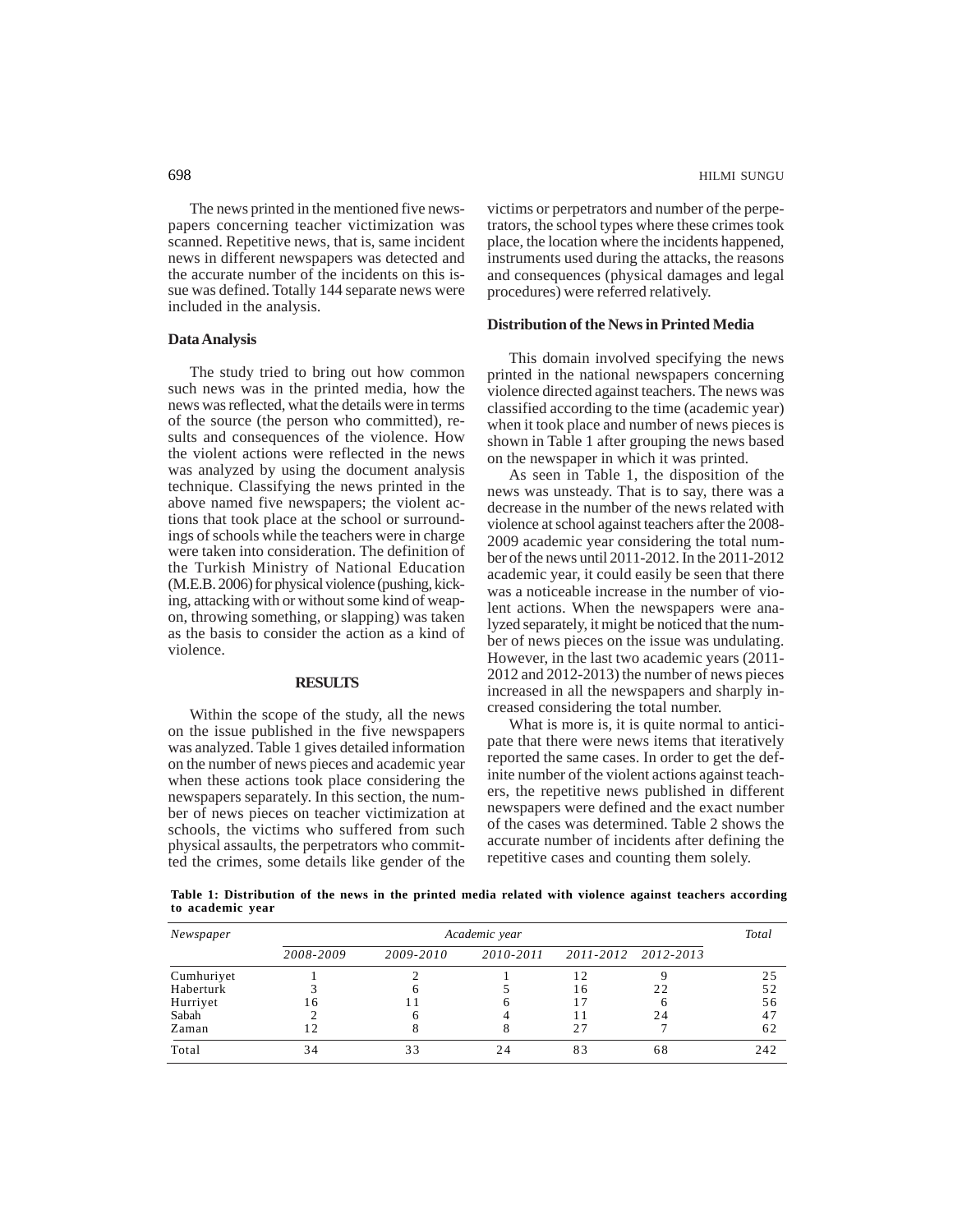**Table 2: The number of the incidents published in the newspapers regarding teacher victimization**

| Number of the | Academic year |           |           |                     |    |     |  |
|---------------|---------------|-----------|-----------|---------------------|----|-----|--|
| incident      | 2008-2009     | 2009-2010 | 2010-2011 | 2011-2012 2012-2013 |    |     |  |
|               | 20            | 17        | 16        | 39                  | 52 | 144 |  |

Seen in Table 2, the number of violent cases decreased in academic years 2009-2010 and 2010- 2011 compared to 2008-2009. However, in the last two academic years, the number of assaults against teachers started to increase again. In a distinguishable manner, it might be stated that the violent actions against teachers were inclined to increase during academic years 2011-2012 and 2012-2013. Especially in the 2012-2013 academic year, the increase in incidents like, abduction of teachers and officials by a terrorist group (the terrorist group founded to establish an independent state in the southeastern Turkey) were remarkable. The terrorists tried to impair educational services by abducting teachers and other officials. No casualties were reported in such incidents but the abducted teachers were put under custody and they were illegally deprived of freedom.

As for the tone of the news, it might be stated that the news were generally given in a criticizing manner or given without comments. The reporters reported the news to reflect their point of views and it might be conceived by the readers depending on the tone, that reporters see assaults against teachers as inappropriate. In the content analysis, the words that appeared in a repetitive manner were taken into consideration and the word count was made accordingly. The words that appeared most frequently in all the newspapers were the words directly related with education. Top three, most frequent words that were detected in the news were, "teacher", "school" and "student" respectively. When we took notice of all the recurrent words in the news related with education, it was seen that the commonly used words were, "teacher" (1427 times),

"school" (1084 times), "student" (770 times), "principal" (395 times), "education" (345 times), "class" (254 times), "high school" (238 times) and "primary school" (195 times). If the total number of words in the news items (approximately 39500 words) were taken into account, the terms related with education constituted 12.4 percent. On the other hand, the number of the words in the news related with violence and crime was found to be relatively low. The words like, "attack" (346 times), "knife/stab" (289 times), stroke/ hit (250 times), "police" (244 times), "injure/hurt" (221 times), quarrel (122 times), "custody" (103 times),"admonish" (84 times), "break" (69 times), "violence" (65 times), "abduct" (58 times), "kill/ die" (52 times) and "threat" (51 times) constituted 5.1 percent of the news. Therefore, it might be stated that the news were designed in a way to call the readers' attention to the place where the actions happened or to the people who suffered from the violence. The news items emphasized on the violence happening in educational settings and teachers' victimization instead of emphasizing on the nature, reason or consequence of the violent attacks.

## **Victims Suffering from the Violence at Schools**

This domain involved the educational staff that suffered from violence. Table 3 shows statistics about the people who were physically influenced by the attacks.

As seen in Table 3, a total of 144 cases were analyzed in the news and as a result it was seen that 88 teachers and 18 school principals or vice principals were negatively influenced by the violent attacks directed towards them. In 36 cases,

**Table 3: Educational staff who were influenced by the violence at schools**

|                      | 2008-2009 | 2009-2010 | 2010-2011 |    | 2011-2012 2012-2013 | Total |
|----------------------|-----------|-----------|-----------|----|---------------------|-------|
| Teacher              | 12        | l 4       |           | 28 | 23                  | 88    |
| Administrative staff |           |           | -         |    |                     |       |
| Other                |           |           |           |    | 25                  | 36    |
| Total                | 20        |           | l 6       | 39 | 52                  | 144   |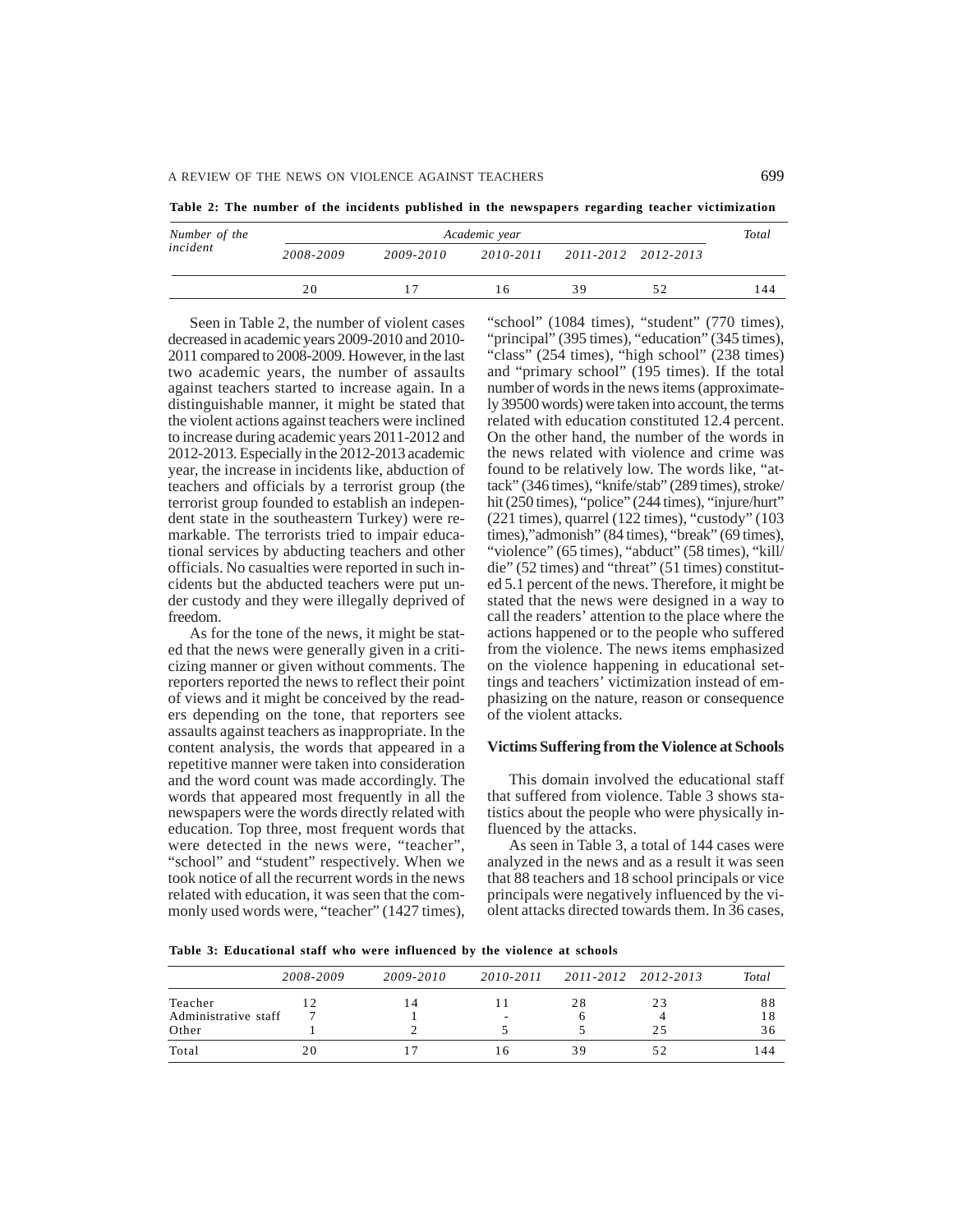the attacks were not directed personally at a teacher or principal but the attacks were directed towards all the school staff. In such incidents, generally, more than one staff and school building was physically harmed by the attacks.

## **Perpetrators Applying the Violence at Schools**

As for the ones who committed the violent actions against teachers, it might be noticed that in most of the cases the problem aroused in relation with the students. Table 4 shows the statistics regarding the perpetrators of the violent attacks against teachers.

As seen in Table 4, out of 144 cases, 45 violent onsets were committed by students, 21 by students' parents, 15 by students' relatives or friends, 11 by colleagues of teachers (other teachers, principals or vice principals) and 29 by the terrorist groups who tried to protest or impair educational services supplied by the Turkish government. The perpetrators of 11 assaults could not be identified. In 12 incidents, the ones who committed violent attacks were people who did not have any direct relation with the school (for example, foreigners who trespassed the

**Table 4: Perpetrators of the violence at schools**

school garden and were asked to be sent out by the monitoring teachers).

## **School Type and Location where the Incidents Happened**

Within the scope of the study, school types where the violent attacks and the location where these attacks took place were also taken into consideration. Table 5 shows the details of the school types and places of the incidents.

As seen in Table 5, the attacks directed towards teachers were noted at three different types of school—preschool, primary and secondary school (including vocational schools). It is surprising that we see four incidents to have happened at preschool institutions. The perpetrators of these assaults were students' parents and colleagues of the teachers. The number of violent actions against teachers at primary schools was higher than that of secondary schools. But it could be noted that most of the incidents of violence at primary schools happened in the upper classes of the primary schools (that is,  $6<sup>th</sup>$ , 7<sup>th</sup> or 8<sup>th</sup> grades).

|                             | 2008-2009 | 2009-2010 | 2010-2011 |    | 2011-2012 2012-2013 | Total |
|-----------------------------|-----------|-----------|-----------|----|---------------------|-------|
| Student                     |           |           |           | 12 |                     | 4.    |
| Student's parent            |           |           |           |    |                     |       |
| Student's relative/friend 2 |           |           |           |    |                     |       |
| Colleague                   |           |           |           |    |                     |       |
| Terrorist                   |           |           |           |    |                     | 29    |
| Unknown                     |           |           |           |    |                     |       |
| Other                       |           |           |           |    |                     |       |
| Total                       |           |           | ۱6        | 39 |                     | 144   |

| Table 5: School types and locations at schools where the attacks took place |  |  |  |  |  |  |  |
|-----------------------------------------------------------------------------|--|--|--|--|--|--|--|
|-----------------------------------------------------------------------------|--|--|--|--|--|--|--|

|                     |                |    |    |    |    | 2008-2009 2009-2010 2010-2011 2011-2012 2012-2013 Total |     |
|---------------------|----------------|----|----|----|----|---------------------------------------------------------|-----|
| School Type         | Preschool      |    |    |    |    |                                                         |     |
|                     | Primary        | 8  | 10 | 9  | 21 | 34                                                      | 82  |
|                     | Secondary      | 12 |    |    |    |                                                         | 58  |
|                     | Total          | 20 |    | 16 | 39 | 52                                                      | 144 |
| Locations at School | Classroom      | 3  |    |    |    |                                                         | 22  |
|                     | Corridor       |    |    |    | 10 |                                                         | 23  |
|                     | Garden         |    |    |    | 13 |                                                         | 35  |
|                     | Neighboring    |    |    |    | Q  | 10                                                      | 30  |
|                     | Teacher's room |    |    |    |    |                                                         | 15  |
|                     | Unknown        |    |    |    |    | 14                                                      | 18  |
|                     | Other          |    |    |    |    |                                                         |     |
|                     | Total          | 20 |    | 16 | 39 | 52                                                      | 144 |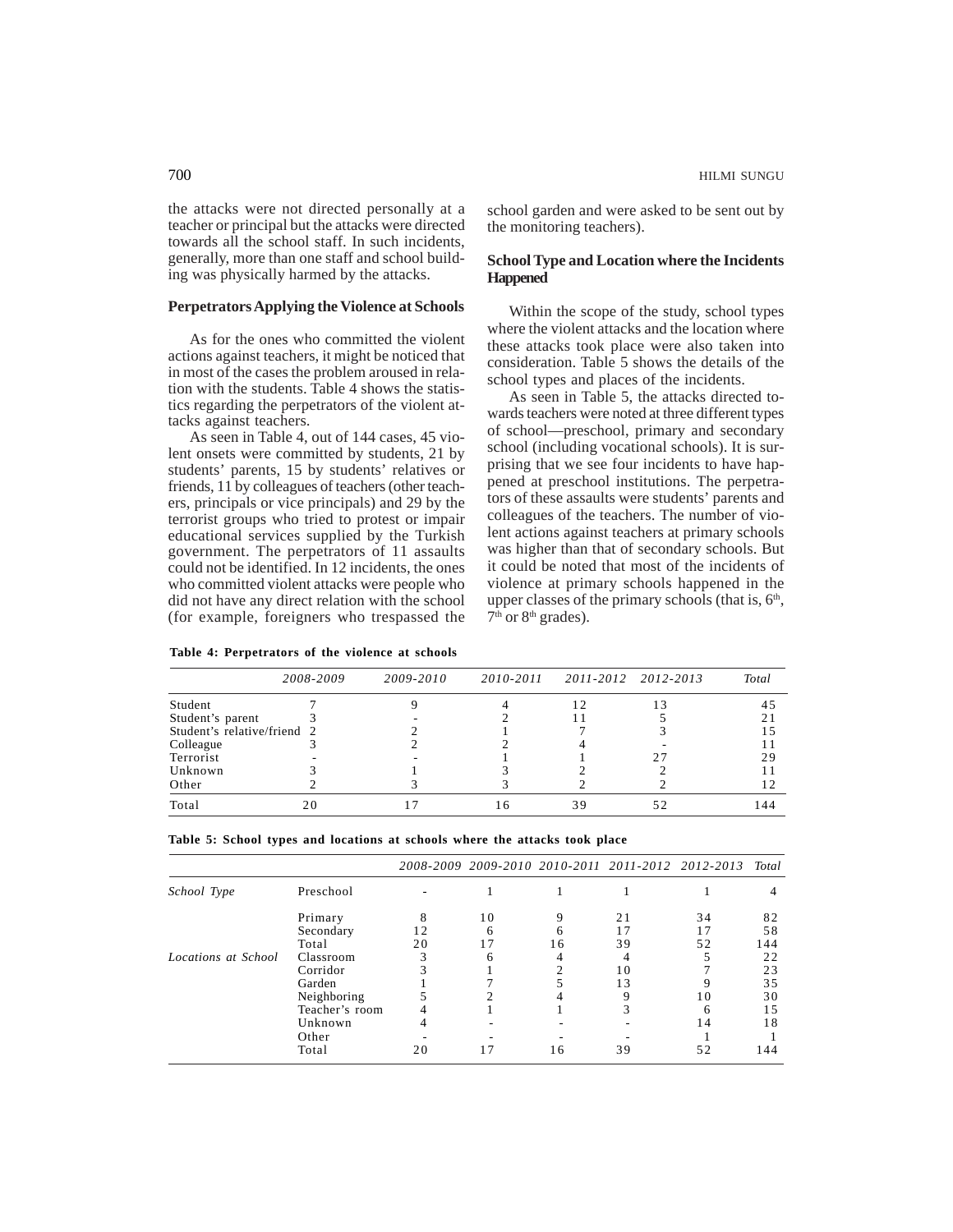With respect to the locations where the violent attacks against teachers took place, inside schools' campuses and school gardens had the highest ratings. 24.3 percent of the incidents happened at school gardens, 20.8 percent happened at neighboring places, like, in front of the schools' main gate or near themain gate. The locations of 14 of the assaults were unclear and 1 assault occurred at the school canteen. When it comes to the settlements (example, metropolis, city, town or village) where the incidents happened, it might be stated that such incidents generally took place in crowded or bigger settlements like metropolises, cities and counties. The number of incidents that happened in smaller settlements like towns or villages was relatively low. Based on the statistics derived from the study, 66 percent of the assaults against teachers were witnessed in the metropolises or cities, while 27.8 percent were seen in the counties and only 6.2 percent were seen in the villages.

## **Instruments (Weapons) Used During Attacks**

The instruments that were used during attacks against teachers to harm them were indicated in the study. Table 6 gives information concerning the weapons used during the attacks.

 As seen in Table 6, most of the violent acts were physical without using any kind of weapons. The most frequently used weapons during assaults were knives. Thirdly, frangible grenades, fireworks or noise bombs were used especially by the terrorist groups, generally not taking aim at a certain person but at any teacher, administrative staff or student. Lastly, some other instruments like a special kind of knife to prune vineyard, axe or hydrochloric acid were used during the attacks.

## **Gender of the People who got Involved in the Violent Actions**

This domain states detailed information by specifying the gender of the people who got involved in violent actions as perpetrators of these actions or victims who suffered from the actions. In Table 7, you find the information on the issue.

As it might be seen in Table 7, the majority of the people from both the parties who committed violent actions and who suffered from these actions were male. Out of 144 cases 71.5 percent of the perpetrators were male and similarly 65.3 percent of the victims were male, too. Moreover, in 51.4 percent of the violent actions the assailants attacked in groups. These groups generally com-

|                      | 2008-2009 | 2009-2010 | 2010-2011 | 2011-2012 2012-2013 |    | Total |
|----------------------|-----------|-----------|-----------|---------------------|----|-------|
| Stick/Club           |           |           |           |                     |    |       |
| Knife                |           |           |           |                     |    | 34    |
| Gun                  |           |           |           |                     |    | 19    |
| Without any weapon   | -12       |           |           | 26                  |    | 64    |
| Frangible grenade/   |           |           |           |                     | 20 | 23    |
| firework/ Noise bomb |           |           |           |                     |    |       |

| Table 6: The types of the weapons used during attacks |  |  |  |  |  |  |  |  |  |
|-------------------------------------------------------|--|--|--|--|--|--|--|--|--|
|-------------------------------------------------------|--|--|--|--|--|--|--|--|--|

|  |  |  |  |  |  | Table 7: Gender of the people involved in the violent actions |  |  |  |  |
|--|--|--|--|--|--|---------------------------------------------------------------|--|--|--|--|
|--|--|--|--|--|--|---------------------------------------------------------------|--|--|--|--|

|             |         |    |     |    |    | 2008-2009 2009-2010 2010-2011 2011-2012 2012-2013 Total |      |
|-------------|---------|----|-----|----|----|---------------------------------------------------------|------|
| Perpetrator | Male    | 18 | 1.5 | 14 | 36 | 20                                                      | 103  |
|             | Female  |    |     |    |    |                                                         |      |
|             | Both    |    |     |    |    |                                                         |      |
|             | Unknown |    |     |    |    | 31                                                      | 32   |
|             | Total   | 20 |     | 16 | 39 | 52                                                      | 144  |
| Victim      | Male    | 16 | 12  |    | 31 | 24                                                      | 94   |
|             | Female  | 3  |     |    | h  |                                                         | 19   |
|             | Both    |    |     |    |    | 22                                                      | 27   |
|             | Unknown |    |     |    |    |                                                         |      |
|             | Total   | 20 |     | 16 | 39 | 52                                                      | l 44 |

Other - - - - - 2 1 3 Total 20 17 16 39 52 144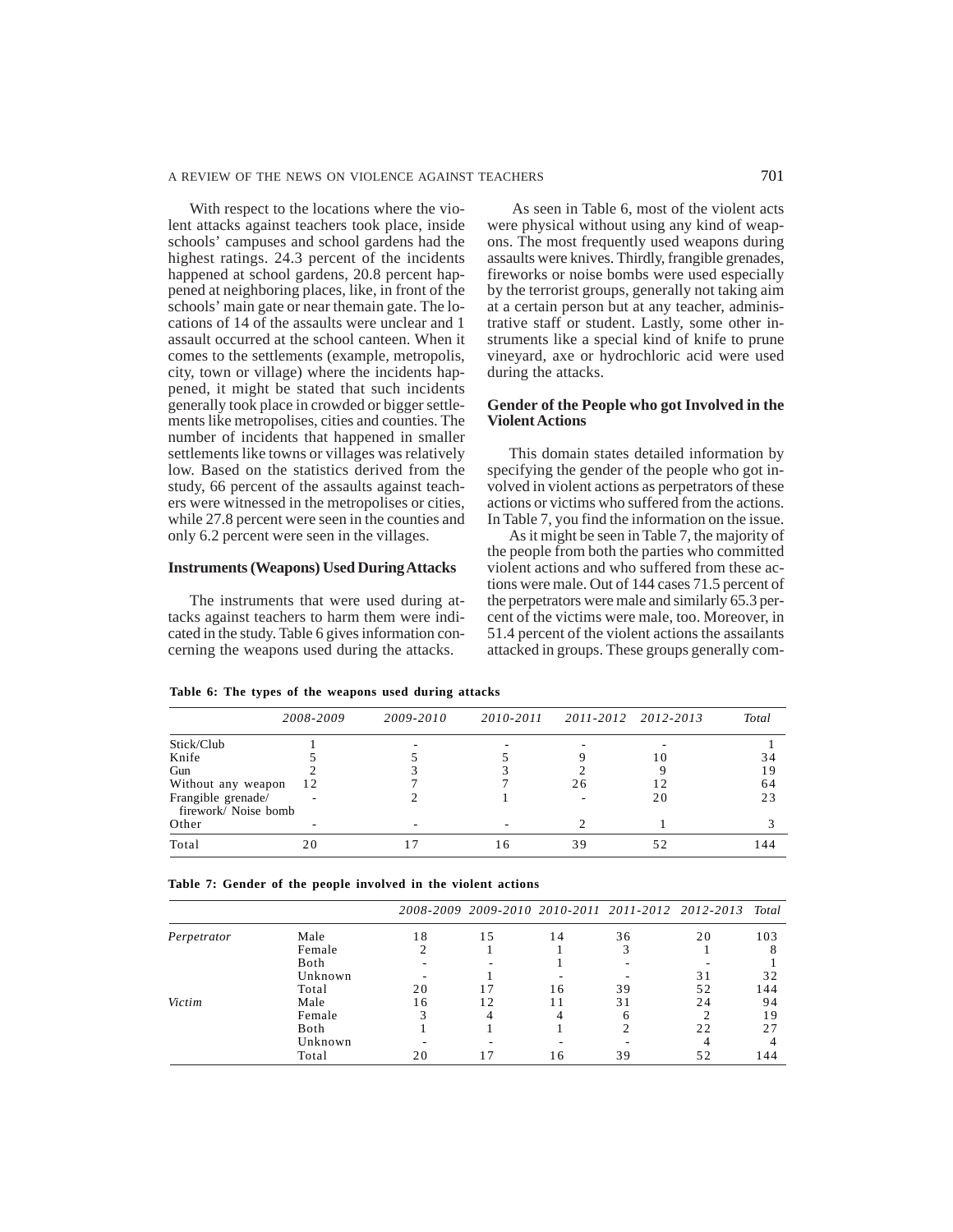prised of men. Only in one case, the group was noticed to involve both men and women. Furthermore, in 27 cases both male and female teach-

ers suffered from the attacks. Usually in the attacks started by terrorist groups, the genders of the assailants could not be identified clearly. Besides, in four cases the newspapers did not specify the gender of the victims explicitly.

## **The Incentives of the Violent Actions**

Another aspect that was one of the major concerns in the study was the motives behind the violent acts. When the reasons for the attacks against teachers were investigated, we realize that the reasons that prompted the assault were mostly related with the students. Table 8 shows the statistics on the incentives for the attacks against teachers.

As seen in Table 8, the reasons for 52.1 percent of the attacks against teachers were directly related with students. The most frequent incentive that prompted people (mostly students, parents, students' relatives or friends) to act violently against teachers was students being criticized by their teachers due to their misbehavior or their traits that lacked discipline. Blaming teachers for a student's academic failure, for their negative attitudes against student and teacher's physical or sexual harassment of students are one of the reasons which caused attacks against them. Moreover, 47.9 percent of the violent cases happened due to the reasons not directly related with students. Terrorist attacks against schools, personal disputes between teachers and attacks because of the teacher's private problems (which were not directly related with school or educational affairs) could be mentioned as incentives for the assaults. The reasons for 24 of the attacks were unclear or not stated in the newspapers.

## **Judicial or Medical Consequences of the Attacks**

The consequences of the attacks against teachers were classified into two groups—judicial and medical consequences—then examined accordingly. Table 9 shows the details on the issue.

As seen in Table 9, for all the cases examined within the scope of the study, police forces were involved in the incidents. In the news it was explained that in 80.5 percent of the cases it was the police who started investigating. In sixteen

### **Table 8: The incentives for the violent actions**

| Incentives               |                                                                      | No. |
|--------------------------|----------------------------------------------------------------------|-----|
| Reasons Directly Related | Student's academic failure                                           | 6   |
| with Student             | Student's being criticized/warned due to the misbehaviors/ student's |     |
|                          | traits lacking discipline                                            | 36  |
|                          | Student's argument with teacher                                      |     |
|                          | Teacher's negative attitudes towards student                         |     |
|                          | Student's being physically/ sexually harassed by teacher             |     |
|                          | Teacher's breaking up students' fight                                |     |
|                          | Total                                                                | 75  |
| Reasons Directly Related | Terrorist attack against school                                      | 29  |
| With Student             | Personal disputes between teachers                                   | -6  |
|                          | Reasons not directly related with school or educational affairs      | 10  |
|                          | Unknown                                                              | 24  |
|                          | Total                                                                | 69  |

**Table 9: Consequences of the attacks**

| Consequences          |                           | No. |
|-----------------------|---------------------------|-----|
| Judicial Consequences | Police investigation      | 116 |
|                       | Police custody            | 23  |
|                       | Arrestment                |     |
|                       | Total                     | 144 |
| Medical Consequences  | Non damaged               | 36  |
|                       | Simple physical injuries  | 60  |
|                       | Gunshot wound             |     |
|                       | Stab wound                | 31  |
|                       | Break in the arm/leg etc. |     |
|                       | Death                     |     |
|                       | Total                     | 144 |

## 702 HILMI SUNGU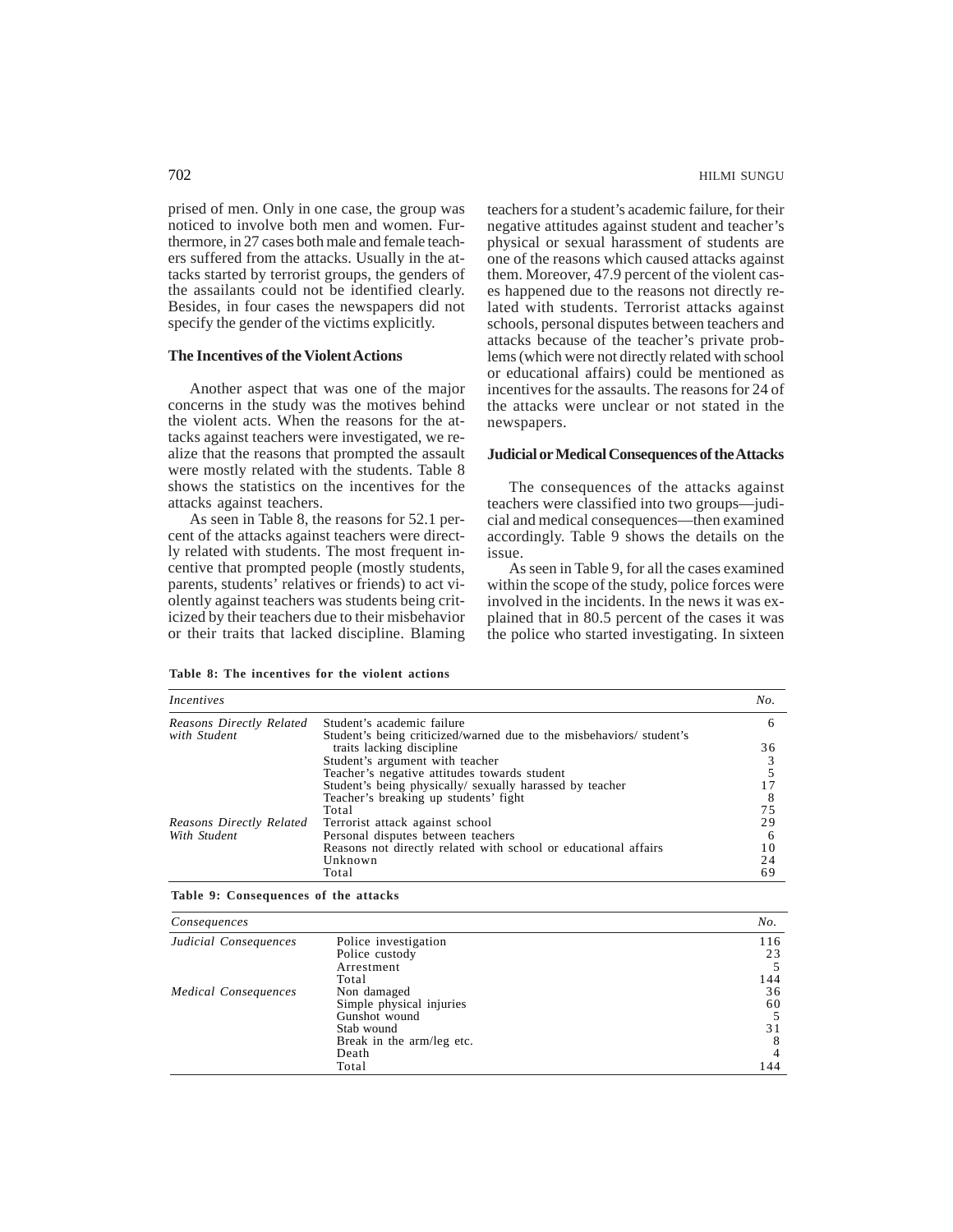percent of the cases, police caught suspects and took them under custody. In 3.5 percent of the cases, the suspects were convicted. As for the medical consequences, in twenty-five percent of the cases, the victims escaped from the assaults without getting injured; in 41.7 percent of the cases the victims were slightly wounded; in 3.5 of the cases the victims were injured with a gun; in 21.5 percent of the cases victims were stabbed; in 5.5 percent of the cases the victims' body parts like leg, arm, nose and so forth were broken and in 2.8 percent of the cases the victims were killed.

## **DISCUSSION**

Academic studies, formal reports and cases reflected in the national media relating violence at schools clearly reveal the point that violence has reached. School violence is not a concept discovered recently but the increasing rate of violence at schools has brought the issue into the agenda for a lot of countries. School safety includes students', teachers' and other school staff's feeling safe not only physically but also psychologically (Isik 2004). An insecure school atmosphere would adversely affect the quality of education because being subjected to violence would lead to negative attitudes towards the school and cause loss of motivation. Atmaca and Ontas (2014) also claimed that teachers' teaching practices were badly affected from physical or psychological violence against themselves. According to Mestry (2015), school violence would affect not only the people who are directly victimized but also the ones who witness these cases. Currier et al. (2015) alleged that morally injurious experiences for teachers might violate their moral values and beliefs and might cause professional burnout and trauma-related problems.

One of the findings of the study was the frequency of news regarding violence at schools against teachers in the printed media differing depending on the newspaper. Although the number of such incidents was thought to be far higher, they might not be reflected in the newspapers since most of the incidents did not include critical consequences like death or heavy injuries. Moreover, another reason for publishing such news less frequently in the newspapers is to prevent the readers from worrying about school safety and from perceiving that schools

are dangerous places for their children (Altun et al. 2006). Teyfur (2014), as another researcher studied school violence, stressed that the news regarding school violence was tended to be given the inner pages and reported in a way not to attract the readers' attention and generally reported without any kind of visual detail.

As a result of the study it was found that the news regarding violence against teachers is reflected in the newspapers without comments, in a criticizing tone, critical or as a claim. The study by Altun et al. (2006) titled, "School Violence: Reflections from the Printed Media" supports the findings. They stated in the study that incidents like sexual abuses at schools were criticized as a fault, the other incidents containing physical or psychological violence without comments or as claim in terms of the tone. According to Altun et al. (2006), expressing accusation in the tone of the news and not mentioning the reasons for such misbehavior in detail would lead the readers to perceive that the people who are vicious in character commit such crimes. In a similar manner, Teyfur (2014) also supported the idea with the findings from his study and asserted that the news on school violence were reflected using the similar criticizing tone in most of the news.

Studies that brought out how common school violence is, also gave details about victims and perpetrators of the incidents. One of the most comprehensive studies was carried out by Egitim Bir Sen (one of the unions of educators in Turkey) in 2011. 600 teachers and 1200 students from 12 cities of Turkey participated in the study. Students participating to the study stated that verbal violence experienced at schools that was seen as the most common type of violence (53.3 percent), whereas physical violence (43.8 percent) was the second most common type. At some schools one incident, while at most of the schools two or more incidents of violence were reported. Dissimilar to the students' views, teachers participating in the study emphasized that physical violence (44.2 percent) was seen as the most common type of violence, whereas verbal violence (43.8 percent) was the second most common type. It was found out that 28.5 percent of the students and 8.2 percent of the teachers were subjected to violence at schools. Correspondingly, Atmaca and Ontas (2014) found out that physical violence was the most common type of violence directed against teachers.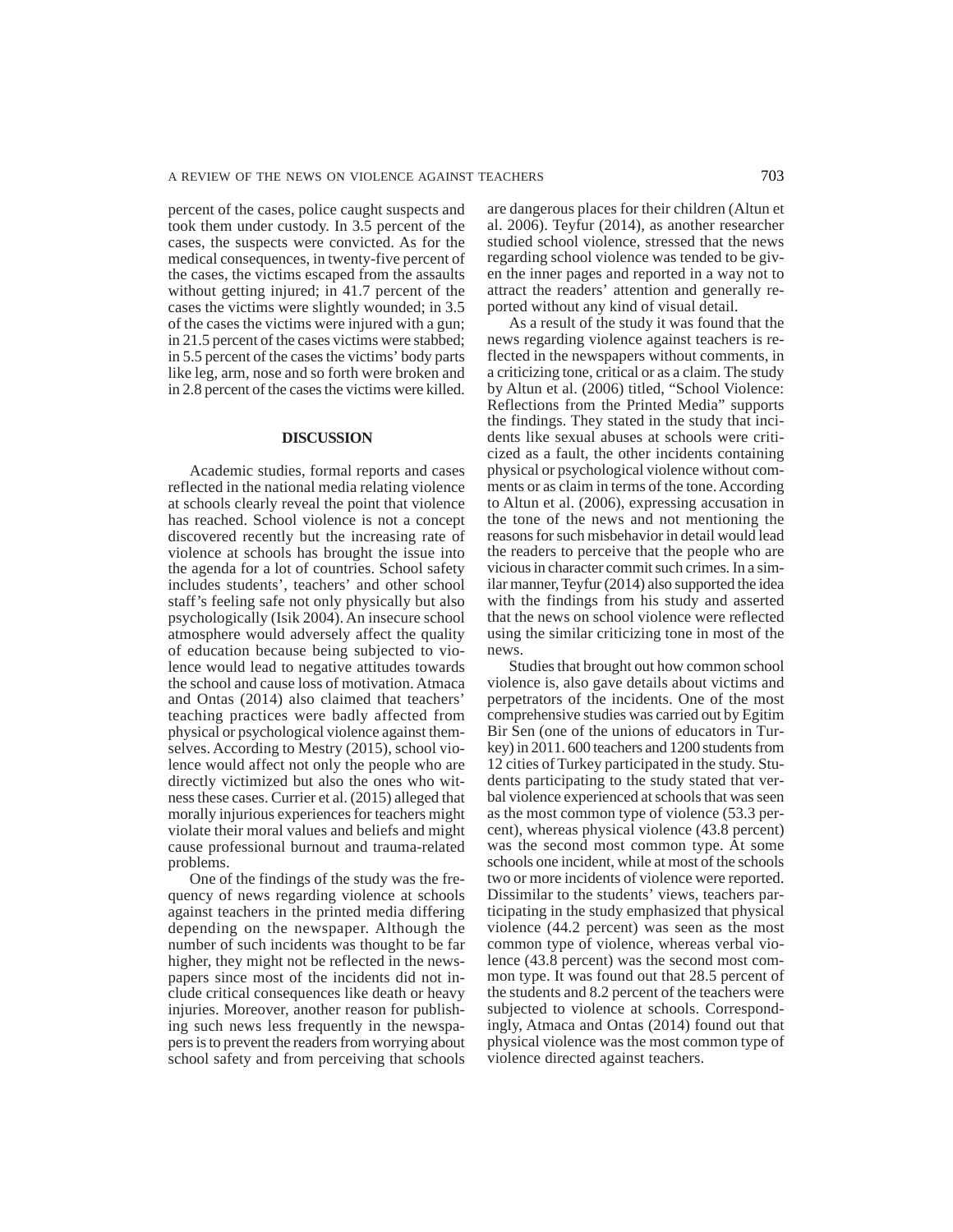The students indicated that mostly the other students at school (46 percent), then the teachers (29.3 percent), school managers (13.5 percent) and other teenagers outside the school were the ones who engaged in violent actions against them. As for the teachers, they pointed out that mostly school managers (22.9 percent), then students' parents (20.8 percent), students (18.8 percent), other teachers at school (18.8 percent), teenagers and people from outside who did not have any relation with school (16.7 percent) were the ones committing violent actions against them (Egitim Bir Sen 2011). The mentioned study also supported the findings of this study in terms of the type of the violence generally experienced at school, the actors and the victims of such incidents. According to the analysis of the news in the study, the most common type of violence experienced at schools was physical violence. In the group who committed violence against teachers, there were people like students, students' parents, school managers, teachers' colleagues (other teachers working at the same school), former students (who did not have any relation with school any more for some time), intruders to schoolyard and some other people who generally did not have relation with school.

With respect to the reasons for the violent actions at schools, the motives that caused violent behaviors to be enacted are usually simple problems between people or sudden outburst of rage. As Kizmaz (2006) highlighted, a lot of teenagers and adolescents consider physical power as the simplest way to solve conflicts. Similarly, Bulac (2012) restated that actions containing violence are considered to be one of the most common methods to solve chaotic situations between people. With reference to Bulac's statements, at high schools or even lower secondary schools, the incidents like threatening teachers for higher marks, engaging in violent actions for being warned because of their misbehaviors or fighting due to simple conflicts are becoming common among students. Similar to these statements, most of the sample cases analyzed in the study were student-centered. That is, most of the problems between students-teachers, students-school manager, parents-teachers sourced from problems like reacting against being warned for misbehaviors, not being satisfied with students' mark, students' irregular attendance to school, disciplinary punishments and so forth. The findings study carried out by Joyce and Mmankoko (2014) backed up the findings of the existing study restating that in some cases relationship between teachers and students deteriorated in a way that students may also fight with their teachers physically or verbally and these unfortunate affairs even leaded to students' or their relatives physically attacking their teachers when they were reprimanded.

## **CONCLUSION**

This study aimed to highlight violence against teachers according to reflections from printed media along with the frequency of such incidents, actors and victims, reasons and consequences. As a result of the analysis of the news, students, parents, school managers, other teachers working at the same schools and some other people committed violent actions against teachers. The study is limited to the incidents mentioned in five sample national newspapers. It must be kept in mind that the actual number of such cases is probably higher than the ones analyzed in the study. The news included in the study and reflected in the newspapers are the cases which resulted in serious injuries or even death, or the cases which caught the attention of the newspapers through victims' (disadvantaged parties of the crimes) informing about the aspects.

## **RECOMMENDATIONS**

In order to prevent the incidents containing violence at schools, it is essential for the individuals (school managers, teachers, parents and students) to behave responsibly in resolving conflicts. Especially school managers, teachers and parents need to be a better model for students and not behave violently in personal relationships. The Ministry of National Education might do some studies to define the sources of violence and try to make schools safer by minimizing the causes of violence at schools. Moreover, performing risk screening tests, briefings, and collaborative projects with related parties like formal institutions, NGOs and other partners would help to prevent violent actions by informing students, teachers and parents.

## **REFERENCES**

Ahmad RH, Salleh NM 1997.Bullying and violence in the Malaysian school. In: T Oshako (Ed.): *Violence*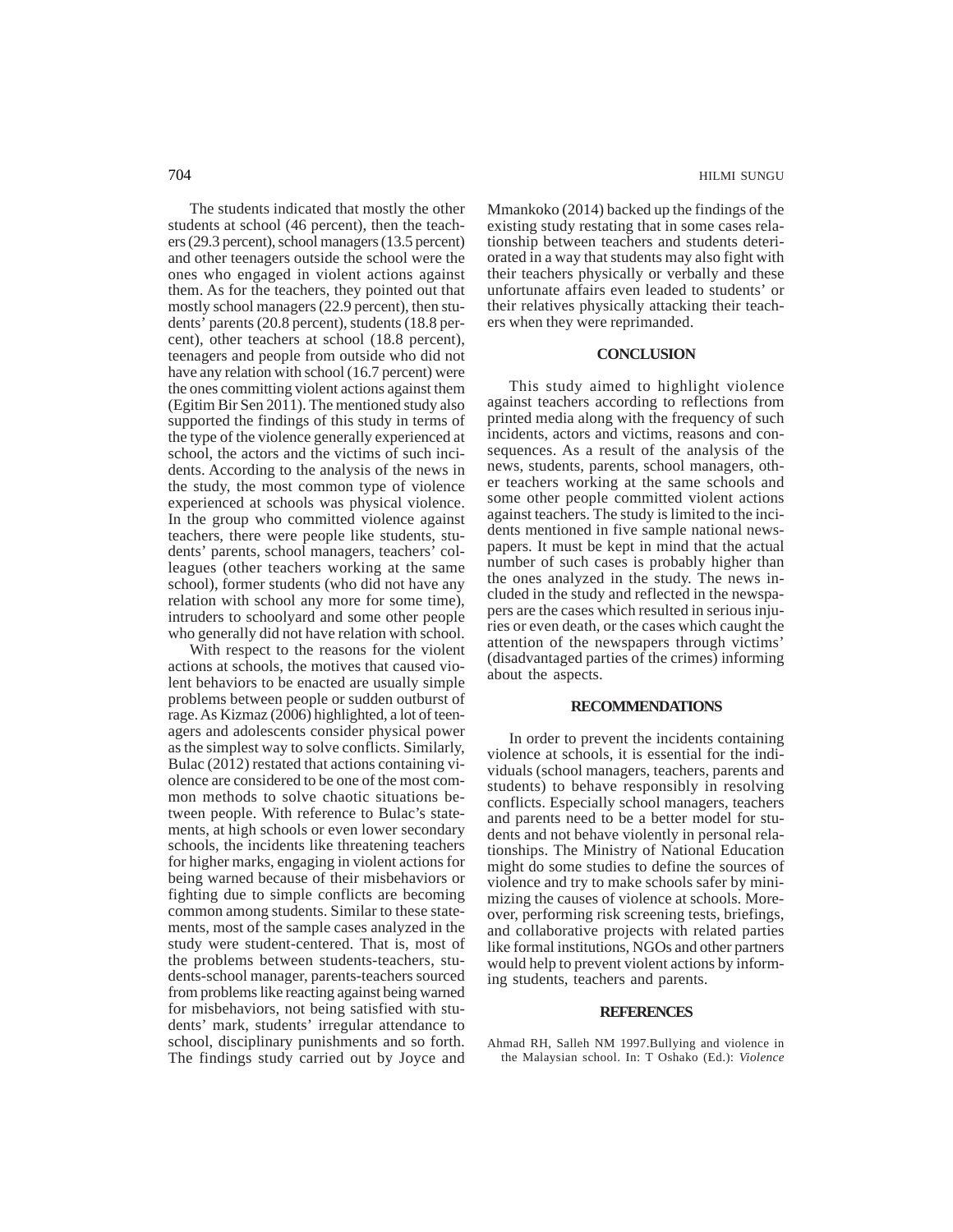*at School: Global Issues and Interventions*. Paris: UNESCO International Bureau of Education, pp. 57- 71.

- Altun AS, Yerin GO, Erdur BO 2006. Basindaki yansimalari ile okulda siddet [School violence: Reflections from the printed media].*Egitim Arastirmalari Dergisi (EJER),* 24: 12-21.
- Anderson G, Arsenault N 1998. *Fundamentals of Educational Research.* 2nd Edition. London: Routledge Falmer.
- Andreou E 2015. School violence prevention: The youth development perspective. *British Journal of Education, Society and Behavioural Science*, 5(4): 389-395.
- APA 2015. A Silent National Crisis: Violence against Teachers. From <http://www.apa.org/ed/schools/cpse/ activities/violence-against.aspx> (Retrieved on 25 February 2015).
- Atmaca T, Ontas T 2014. Velilerin ogretmenlere uyguladigi siddete yonelik nitel bir arastirma [A qualitative research on parental violence against teachers]. *Anadolu Egitim Liderligi ve Ogretim Dergisi*, 2(1): 47-62.
- Benbenishty R, Astor RA 2008. School violence in an international context. *International Journal of Violence and School*, 7: 59-80.
- Bulac A 2012. Ne Ekersen Onu Bicersin (2) [As You Sow, So You Shall Reap]. *Zaman Gazetesi*, 12<sup>th</sup> March, 19.
- Bulut S 2008. Okullarda gorulen ogrenciden ogrenciye yonelik siddet olaylarinin bazi degiskenler acisindan arsiv arastirmasi yontemiyle incelenmesi [An archival research study on violent events between students at school]. *Abant Izzet Baysal Universitesi Egitim Fakultesi Dergisi*, 8(2): 23-38.
- Chen JK, Astor RA 2008.Students' reports of violence against teachers in Taiwanese schools. *Journal of School Violence,* 8(1): 2-17.
- Chen LH 1999. Guo Zhong Xiao Yuan Bao Xing Zhi Yan Jiu [Teacher Victimization in Taiwanese Junior High Schools]. *Proceedings of Taiwanese Symposium on Social Problems,* Taiwan National Science Council,1: 493–526.
- Cinkir S 2006. Okullarda Zorbalik: Turleri, Etkileri ve Onleme Stratejileri [School Bullying: Types, Effects and Strategies to Prevent]. *I. Siddet ve Okul Uluslararasi Katilimli Sempozyumu*, Istanbul, March 28- 31.
- Crews K, Crews J, Turner F 2008. School violence is not going away so proactive steps are needed. *College Teaching Methods and Styles Journal*, 4(1): 25– 28.
- Currier JM, Holland JM, Rojas-Flores L, Herrera S, Foy D 2015. Morally injurious experiences and meaning in Salvadorian teachers exposed to violence. *Psychological Trauma: Theory, Research, Practice and Policy*, 7(1): 24-33.
- DECO 2006. Sinais preocupantes de violência. *Proteste*, 273: 8-13.
- Dinkes R, Cataldi EF, Lin-Kelly W, Snyder T2007.*Indicators of School Crime and Safety: 2007* (NCES 2008-021/NCJ 219553).Washington: National Center for Education Statistics, Institute of Education Sciences, U.S. Department of Education, and Bureau of Justice Statistics, Office of Justice Programs, U.S. Department of Justice.
- EARGED [Directorate of Educational Research and Development] 2008. *Ogrencilerin Siddet Algisi [Students' Perception of Violence]*. Ankara: Milli Egitim Bakanligi Egitimi Arastirma ve Gelistirme Dairesi Baskanligi.
- Egitim Bir Sen 2011. *Okul Ortaminin Guven ve Saglik Yonunden Degerlendirilmesi [An Analysis of School Atmosphere with Respect to Safety and Hygiene]*. Ankara: Egitim Bir SenYayinlari (EBSAM Arastirmalari).
- Egitim-Sen 2006. Ortaogretimde Siddet Arastirmasi [Research on Violence at Lower Secondary Schools]. Ed. Adnan Gumus. From <www.Egitimsen.Org.Tr/ Down/ Siddetarastirma.Doc> (Retrieved on 10 August 2008).
- Elam SM, Lowell CR 1995. *The 27th Annual Phi Delta Kappa/Gallup Poll of the Public's Attitudes toward the Public Schools*. Indiana: Phi Delta KAPPAN.
- Espelage D, Anderman EM, Brown V, Jones A, Lane KL, McMahon SD, Reddy LA, Reynolds C 2013. Understanding and preventing violence directed against teachers. *American Psychologist*, 68(2): 75- 87.
- Espelage D, Anderman EM, Brown V, Jones A, Lane KL, McMahon SD, Reddy LA, Reynolds C 2011. Understanding and Preventing Violence Directed Against Teachers: Recommendations for a National Research, Practice and Policy Agenda A Report by the American Psychological Association Board of Educational Affairs Task Force on Classroom Violence Directed Against Teachers. From <http:// www.apa.org/ed/ schools/cpse/activities/classroomviolence.pdf> (Retrieved on 25 February 2015).
- Finkelhor D, Vanderminden J, Turner H, Shattuck A, Hamby S 2014. At-school Victimization and Violence Exposure Assessed in a National Household Survey of Children and Youth*.* Journal of School Violence, From <http://dx.doi.org/10.1080/15388220. 2014. 952816>.
- Fuchs M, Lamnek S, Luedtke J 1996. *Schule und Gewalt: Realität und Wahrnehmung Eines Sozialen Problems*. Opladen: Leske und Budrich.
- Furniss C 2000. Bullying in schools: It's not a crime is it? *Education and the Law*, 12(1): 9-29.
- Gozutok FD, Er KO, Karacaoglu OC 2006. Okulda Dayak: 1992 ve 2006 Yillari Karsilastirmasi [Beat at school: A Comparison of the Years Between 1992- 2006]. *Toplumsal Bir Sorun Olarak Siddet Sempozyumu*, Egitim SenYayinlari.
- Grant J, Capell, FJ 1983. *Reducing School Crime: A Report on the School Team Approach*. San Rafael: Social Action Research Center.
- Henry S 2000. What is school violence? An integrated definition. *Annals of the American Academy of Political and Social Science,* 567: 16–29.
- Hiseh HF, Shannon SE 2005. Three approaches to qualitative content analysis. *Qual Health Res*, 15: 1277-1288.
- Isik H 2004.Okul guvenligi: Kavramsal bir cozumleme [School safety: A conceptual analysis]. *Milli Egitim Dergisi*, 164. Ankara: M.E.B. Yayinlari.
- Joyce M, Mmankoko R 2014. Teacher attitudes, professionalism and unprofessionalism in relation to school violence. *Journal of Sociology and Social Anthropology*, 5(1): 19-27.